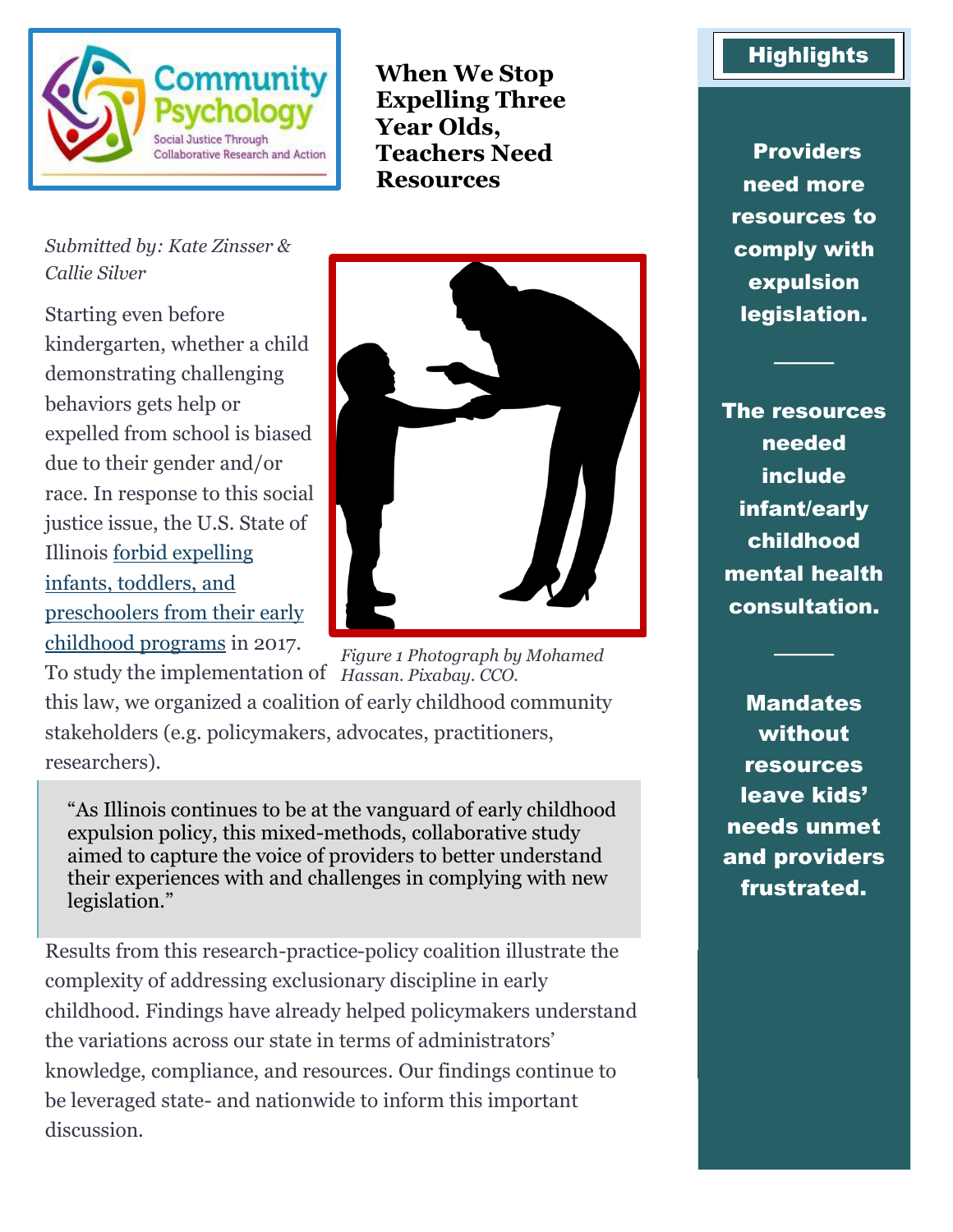### *Methods*

In the summer of 2018, we distributed a brief online survey to administrators in Illinois early childhood programs serving children between birth and five. Follow-up interview participants were recruited from the survey. We conducted 25 interviews between November 2018 and January 2019. Both our quantitative and qualitative data helped us to understand the contexts of and approaches to exclusionary discipline in Illinois early childhood programs in the 2017-18 school year. We learned about administrators' knowledge of the law and how this knowledge varies by program funding sources, locations, and populations served. We also studied administrators' concerns and anticipated challenges to compliance, including which supports and resources they have or will need.

# HOW DID A COMMUNITY PSYCHOLOGY PERSPECTIVE INFORM YOUR WORK?

Our Community Psychology perspective guided every aspect of this research project. As a research team, we derived our questions in response to the expressed needs and concerns of the early childhood community. We convened a coalition of early childhood community stakeholders to inform the analysis and interpretation of the data. We hope that sharing our outcomes and our research process and design will help other researchers looking to create communitypartnerships while performing policyrelevant research.

## *Results*

- ➢ There are systematic differences in programs' disciplinary practices and knowledge of expulsion legislation by location, program type, funding sources, program quality, and populations served.
- $\triangleright$  There is little evidence that programs are going to change their disciplinary practices, save for increasing their levels of documentation.
- ➢ One resource that did receive consistent praise in preventing expulsions was infant/early childhood mental health consultation; though there was an expressed need for increased access and reduced wait times.

#### **What Does This Mean For?**

*Social Action:* While policy and legislative action is a necessary and important start, meaningful changes require much more. To achieve true social action and advancement, we have to understand how people are responding to policy change through research. With this knowledge, we can then provide support and advocate for further changes to "move the needle" on things like disproportionate and high rates of exclusionary discipline in early childhood.

*Research and Evaluation***:** This study provides a road map for how to engage partners to conduct responsive policy-focused research. We hope that the lessons learned that we have shared throughout this study will help others studying early childhood expulsion, as well as other related social justice issues.